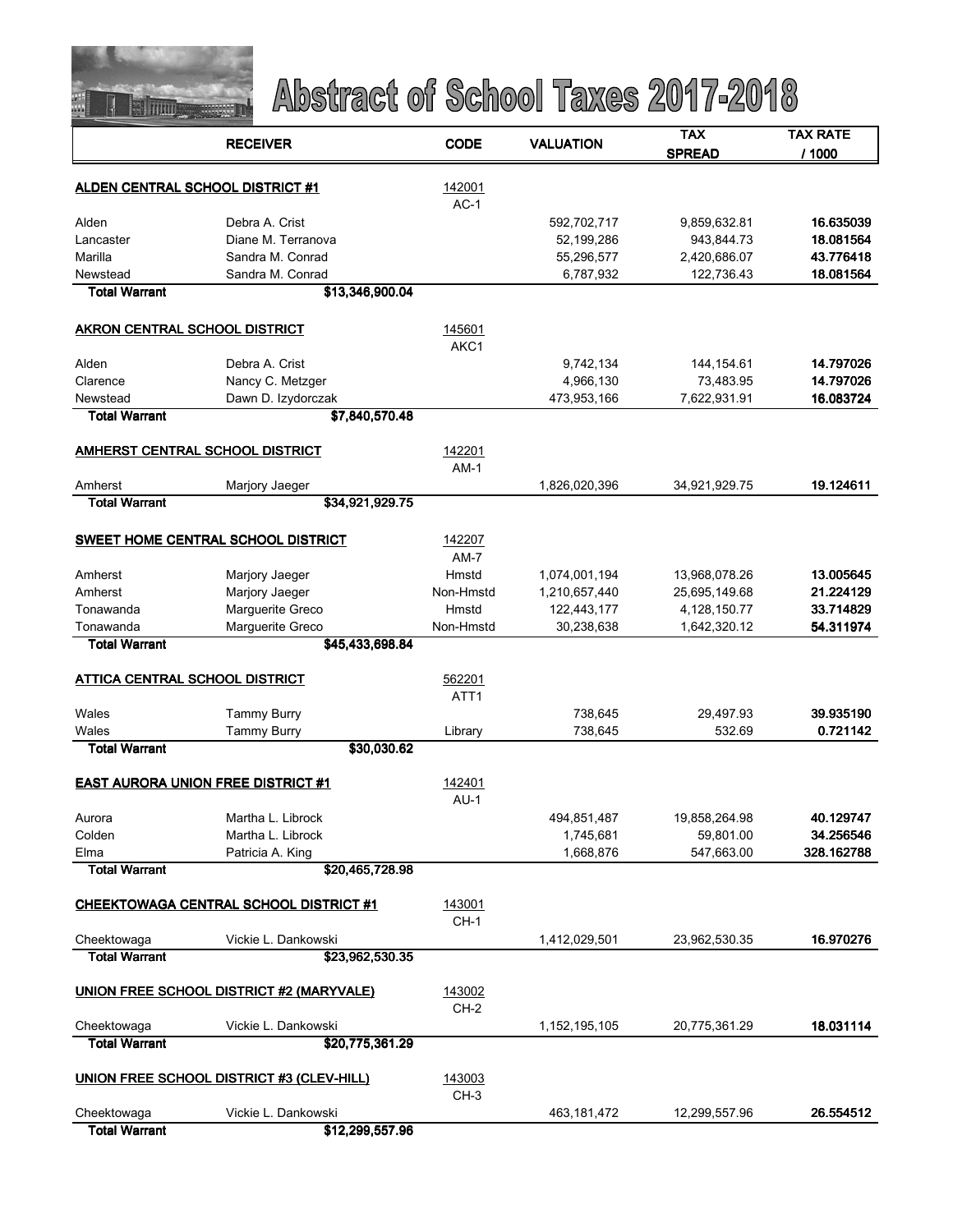

|                                            | <b>RECEIVER</b>                             | <b>CODE</b>                | <b>VALUATION</b> | <b>TAX</b>       | <b>TAX RATE</b> |
|--------------------------------------------|---------------------------------------------|----------------------------|------------------|------------------|-----------------|
|                                            |                                             |                            |                  | <b>SPREAD</b>    | / 1000          |
|                                            | UNION FREE SCHOOL DISTRICT #9 (SLOAN)       | 143009                     |                  |                  |                 |
|                                            |                                             | CH-9                       |                  |                  |                 |
| Cheektowaga                                | Vickie L. Dankowski                         |                            | 439,345,138      | 14, 144, 277. 37 | 32.194000       |
| <b>West Seneca</b>                         | Jacqueline A. Felser                        |                            | 12,669,771       | 1,019,726.53     | 80.485001       |
| <b>Total Warrant</b>                       | \$15,164,003.90                             |                            |                  |                  |                 |
| <b>CLARENCE CENTRAL SCHOOL DISTRICT</b>    |                                             | 143201                     |                  |                  |                 |
|                                            |                                             | CLC1                       |                  |                  |                 |
| Amherst                                    | Marjory Jaeger                              |                            | 116,256,130      | 1,676,976.77     | 14.424846       |
| Clarence                                   | Nancy C. Metzger                            |                            | 2,893,171,625    | 41,733,902.32    | 14.424966       |
| Lancaster                                  | Diane M. Terranova                          |                            | 55,760,457       | 874,301.77       | 15.679602       |
| Newstead                                   | Dawn D. Izydorczak                          |                            | 114,093,687      | 1,788,895.46     | 15.679180       |
| <b>Total Warrant</b>                       | \$46,074,076.32                             |                            |                  |                  |                 |
|                                            |                                             |                            |                  |                  |                 |
| <b>SPRINGVILLE-GRIFFITH INSTITUTE</b>      |                                             | 143801                     |                  |                  |                 |
| Aurora                                     | Martha L. Librock                           | CNC1                       | 740,262          | 34,326.66        | 46.370965       |
| <b>Boston</b>                              | Marylynn Reeves                             |                            | 50,725,867       | 946,290.34       | 18.654986       |
| Colden                                     | Marylynn Reeves                             |                            | 77,036,153       | 3,049,473.81     | 39.584970       |
| Collins                                    | Marylynn Reeves                             |                            | 36,349,683       | 1,053,481.17     | 28.981853       |
| Concord                                    | Marylynn Reeves                             |                            | 232,720,114      | 9,212,218.73     | 39.584970       |
| Sardinia                                   | Marylynn Reeves                             |                            | 24,911,196       | 748,712.35       | 30.055255       |
| <b>Total Warrant</b>                       | \$15,044,503.06                             |                            |                  |                  |                 |
|                                            |                                             |                            |                  |                  |                 |
| DEPEW UNION FREE SCHOOL                    |                                             | 143007                     |                  |                  |                 |
|                                            |                                             | <b>DUFC</b>                |                  |                  |                 |
| Cheektowaga                                | Vickie L. Dankowski                         |                            | 564,865,064      | 11,994,384.31    | 21.234070       |
| Lancaster<br><b>Total Warrant</b>          | Diane M. Terranova<br>\$17,558,919.08       |                            | 241,092,356      | 5,564,534.77     | 23.080511       |
|                                            |                                             |                            |                  |                  |                 |
| <b>EDEN CENTRAL SCHOOL DISTRICT #1</b>     |                                             | 144001                     |                  |                  |                 |
|                                            |                                             | $EC-1$                     |                  |                  |                 |
| <b>Boston</b>                              | Mary Jo Hultquist                           |                            | 112,588,810      | 2,483,998.95     | 22.062574       |
| Concord                                    | Mary Jo Hultquist                           |                            | 5,720,097        | 267,790.38       | 46.815706       |
| Eden                                       | Mary Jo Hultquist                           |                            | 335,721,769      | 10,228,557.34    | 30.467364       |
| Evans                                      | Lynn M. Krajacic                            |                            | 47,781,393       | 1,054,180.52     | 22.062574       |
| <b>North Collins</b>                       | Mary Jo Hultquist                           |                            | 10,439,309       | 241,417.69       | 23.125830       |
| <b>Total Warrant</b>                       | \$14,275,944.87                             |                            |                  |                  |                 |
| <b>FRONTIER CENTRAL SCHOOL DISTRICT #4</b> |                                             | 144804                     |                  |                  |                 |
|                                            |                                             | $FR-4$                     |                  |                  |                 |
| Eden                                       | Catherine A. Rybczynski                     |                            | 1,194,284        | 27,109.00        | 22.698956       |
| Hamburg                                    | Catherine A. Rybczynski                     |                            | 1,408,179,641    | 38,700,204.04    | 27.482434       |
| <b>Total Warrant</b>                       | \$38,727,313.04                             |                            |                  |                  |                 |
|                                            |                                             |                            |                  |                  |                 |
|                                            | <b>GRAND ISLAND CENTRAL SCHOOL DISTRICT</b> | 144601                     |                  |                  |                 |
|                                            |                                             | GIC <sub>1</sub>           |                  |                  |                 |
| Grand Island                               | Patricia A. Frentzel                        |                            | 1,709,737,388    | 33,126,392.71    | 19.375135       |
| <b>Total Warrant</b>                       | \$33,126,392.71                             |                            |                  |                  |                 |
| <b>GOWANDA CENTRAL SCHOOL DISTRICT</b>     |                                             |                            |                  |                  |                 |
|                                            |                                             | 047201<br>GOC <sub>1</sub> |                  |                  |                 |
| Collins                                    | <b>Community Bank</b>                       |                            | 90,941,602       | 2,079,142.19     | 22.862388       |
| Collins                                    | <b>Community Bank</b>                       | Library                    | 90,941,602       | 31,527.50        | 0.346683        |
| <b>North Collins</b>                       | <b>Community Bank</b>                       |                            | 19,706           | 303.97           | 15.425226       |
| <b>North Collins</b>                       | <b>Community Bank</b>                       | Library                    | 19,706           | 4.61             | 0.233906        |
| <b>Total Warrant</b>                       | \$2,110,978.27                              |                            |                  |                  |                 |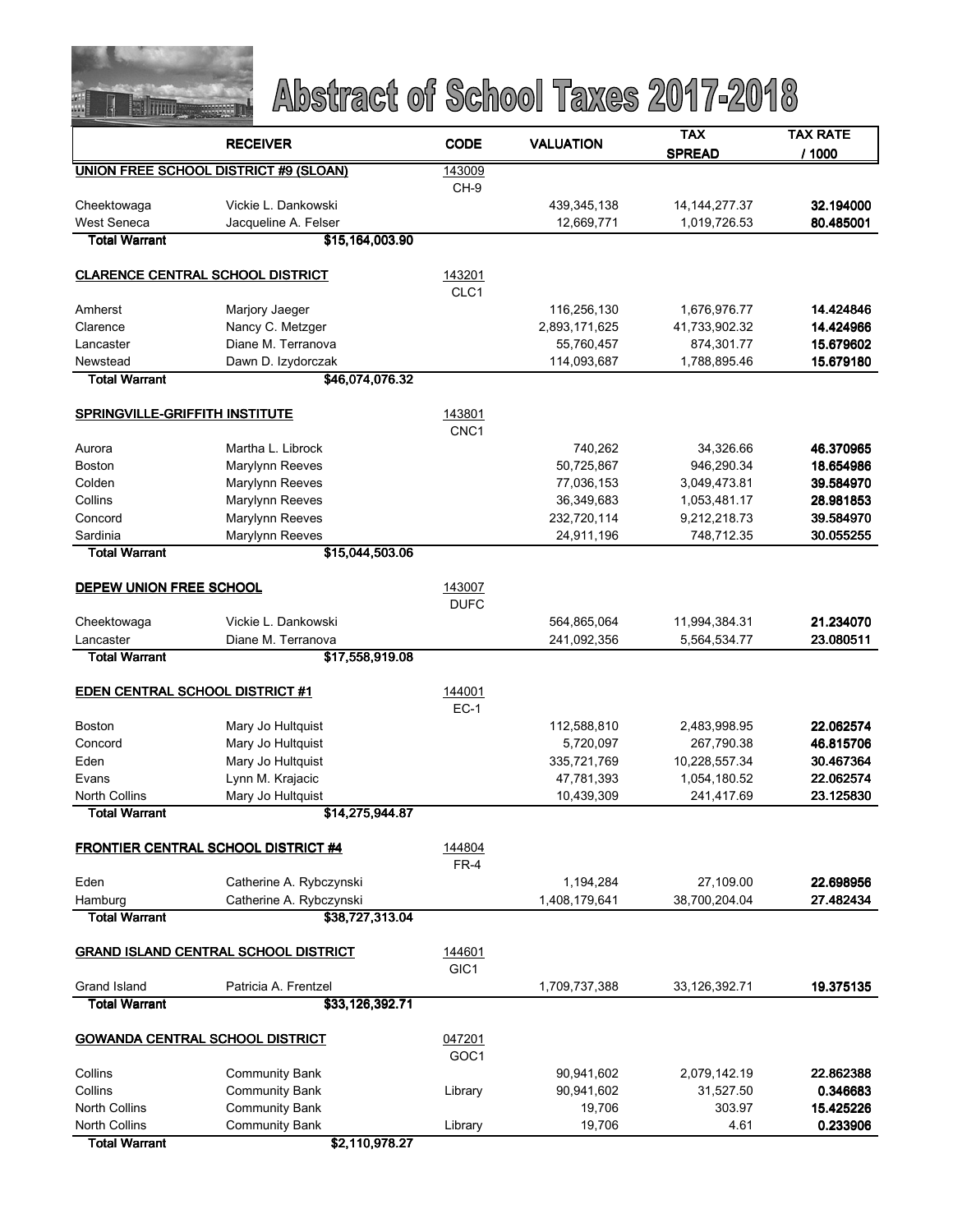

|                      | <b>RECEIVER</b>                            | <b>CODE</b>      | <b>VALUATION</b> | <b>TAX</b>    | <b>TAX RATE</b> |
|----------------------|--------------------------------------------|------------------|------------------|---------------|-----------------|
|                      |                                            |                  |                  | <b>SPREAD</b> | / 1000          |
|                      | <b>HAMBURG CENTRAL SCHOOL DISTRICT</b>     | 144801           |                  |               |                 |
|                      |                                            | $HC-1$           |                  |               |                 |
| <b>Boston</b>        | Catherine A. Rybczynski                    |                  | 294,247,186      | 6,219,892.94  | 21.138326       |
| Eden                 | Catherine A. Rybczynski                    |                  | 5,979,000        | 174,533.12    | 29.191022       |
| Hamburg              | Catherine A. Rybczynski                    |                  | 711,718,023      | 25,170,651.63 | 35.366045       |
| <b>Orchard Park</b>  | Catherine A. Rybczynski                    |                  | 95,602,602       | 3,381,085.92  | 35.366045       |
| <b>Total Warrant</b> | \$34,946,163.62                            |                  |                  |               |                 |
|                      | HOLLAND CENTRAL SCHOOL DISTRICT            | 145001           |                  |               |                 |
|                      |                                            | HDC <sub>1</sub> |                  |               |                 |
| Aurora               | Martha L. Librock                          |                  | 5,635,219        | 207,370.20    | 36.798961       |
| Colden               | Jill Zientek                               |                  | 47,473,389       | 1,490,570.61  | 31.398024       |
| Concord              | Jill Zientek                               |                  | 304,104          | 9,547.96      | 31.397032       |
| Holland              | Jill Zientek                               |                  | 216,769,760      | 3,282,904.53  | 15.144661       |
| Sardinia             | Jill Zientek                               |                  | 27,959,532       | 666,548.70    | 23.839766       |
| Wales                | Jill Zientek                               |                  | 29,014,782       | 933,752.50    | 32.181958       |
| <b>Total Warrant</b> | \$6,590,694.50                             |                  |                  |               |                 |
|                      |                                            |                  |                  |               |                 |
|                      | <b>IROQUOIS CENTRAL SCHOOL DISTRICT #1</b> | 144201           |                  |               |                 |
|                      |                                            | IRC1             |                  |               |                 |
| Aurora               | Martha L. Librock                          |                  | 20, 159, 140     | 864,431.40    | 42.880371       |
| Elma                 | Patricia A. King                           |                  | 54,585,945       | 19,205,953.83 | 351.847968      |
| Lancaster            | Diane M. Terranova                         |                  | 11,250,933       | 184,507.13    | 16.399274       |
| Marilla              | Dawn Pearce                                |                  | 128,531,753      | 5,096,431.69  | 39.651149       |
| Wales                | Melinda Eaton                              |                  | 90,894,926       | 3,419,497.02  | 37.620329       |
| <b>Total Warrant</b> | \$28,770,821.07                            |                  |                  |               |                 |
|                      |                                            |                  |                  |               |                 |
|                      | LANCASTER CENTRAL SCHOOL DISTRICT #1       | 145201           |                  |               |                 |
|                      |                                            | $LC-1$           |                  |               |                 |
| Cheektowaga          | Vickie L. Dankowski                        |                  | 349,367,483      | 5,484,091.60  | 15.697201       |
| Elma                 | Patricia A. King                           |                  | 673,734          | 250,676.57    | 372.070534      |
| Lancaster            | Diane M. Terranova                         |                  | 2,637,963,846    | 44,810,216.05 | 16.986668       |
| <b>Total Warrant</b> | \$50,544,984.22                            |                  |                  |               |                 |
|                      |                                            |                  |                  |               |                 |
|                      | LAKE SHORE CENTRAL EVANS-BRANT SCHOOLS     | 144401           |                  |               |                 |
|                      |                                            | LSC <sub>1</sub> |                  |               |                 |
| <b>Brant</b>         | Barbara Daniel                             |                  | 94,855,687       | 1,879,893.26  | 19.818456       |
| Eden                 | Lynn M. Krajacic                           |                  | 2,521,697        | 62,668.49     | 24.851714       |
| Evans                | Lynn M. Krajacic                           |                  | 851, 144, 739    | 15,317,259.45 | 17.996069       |
| <b>Total Warrant</b> | \$17,259,821.20                            |                  |                  |               |                 |
|                      | NORTH COLLINS CENTRAL SCHOOL DISTRICT #1   | 145801           |                  |               |                 |
|                      |                                            | NCC1             |                  |               |                 |
| <b>Brant</b>         | Lock Box                                   |                  | 26,954,608       | 647,358.04    | 24.016600       |
| Collins              | Lock Box                                   |                  | 6,399,161        | 216,807.16    | 33.880560       |
| Concord              | Lock Box                                   |                  | 14,116,489       | 653,253.08    | 46.275889       |
| Eden                 | Lock Box                                   |                  | 619,340          | 18,652.07     | 30.116043       |
| Evans                | Lynn M. Krajacic                           |                  | 6,108,726        | 133,220.18    | 21.808177       |
| <b>North Collins</b> | Lock Box                                   |                  | 158,912,851      | 3,632,616.35  | 22.859173       |
| <b>Total Warrant</b> | \$5,301,906.88                             |                  |                  |               |                 |
|                      |                                            |                  |                  |               |                 |